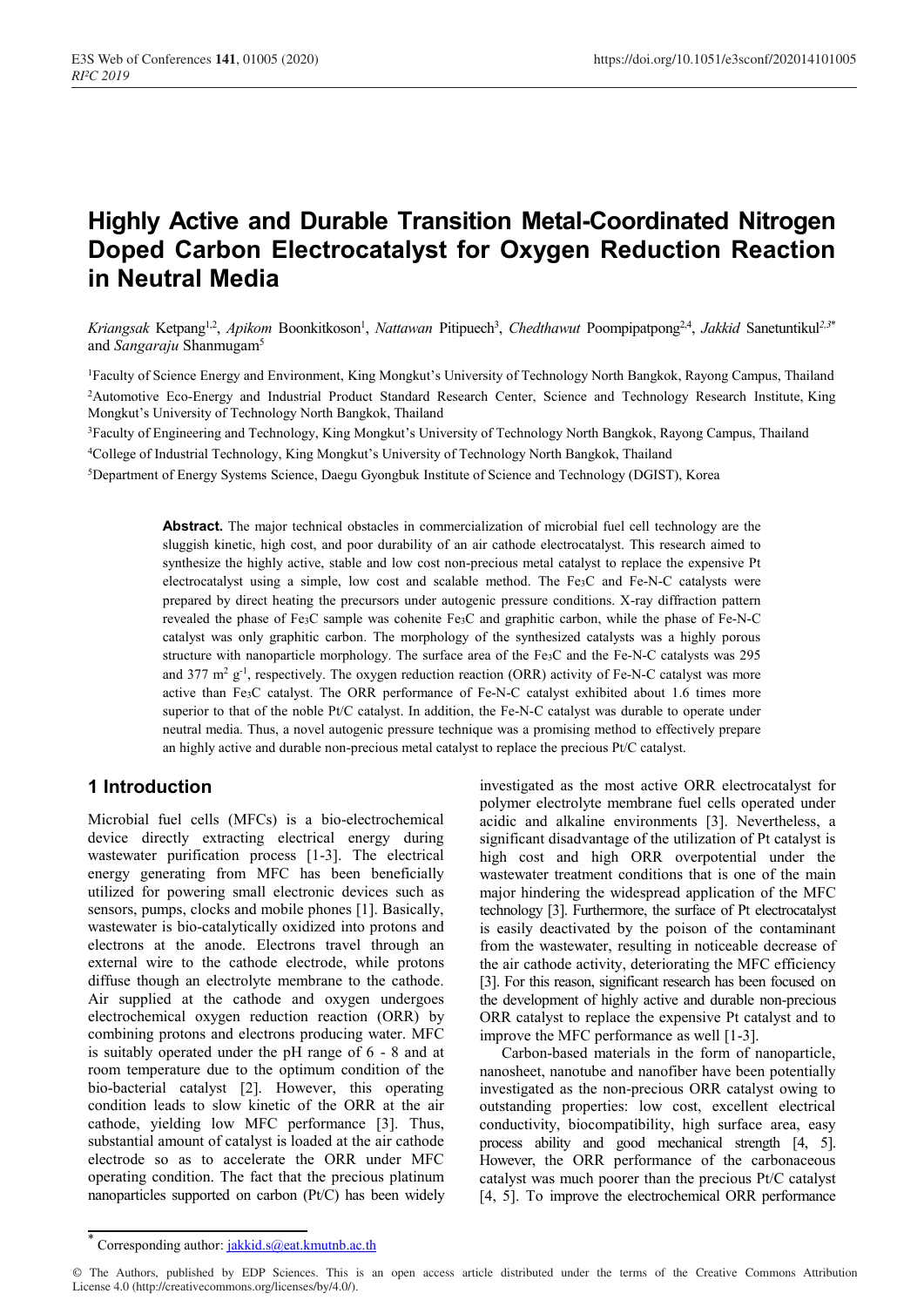of carbon catalyst, heteroatoms such as nitrogen, boron, phosphorus and sulfur atoms were incorporated into the carbon framework [6-9]. Among dopants, nitrogen atom (N) that is similar size and slightly higher electronegativity value than carbon atom, has been experimentally accepted as the most efficient dopant to decrease the ORR overpotential [10-11]. Incorporation of N atom into carbon framework induces the charge of carbon atoms next to N doped atom to be slightly positive. The charge redistribution in the doped catalyst proficiently facilitates the ORR during fuel cell operation [10-11]. The overpotential of the N-C catalyst was dramatically less than the non-doped catalyst [6-7]. Compared to the noble Pt/C catalyst, the electrochemical ORR performance was still lower [6, 7]. To overcome this challenge, an inexpensive first row transition metals  $(M = Mn, Fe, Co, Ni)$ was coordinated with nitrogen doped carbon framework [12-17]. These catalysts are commonly known as M-N-C electrocatalyst. Kodali *et al*. [15] synthesized iron aminoantipyrine (Fe-AApyr) electrocatalyst by calcination of iron nitrate mixed aminoantipyrine in the presence of silica template at 950°C under ultrapure nitrogen atmosphere [15]. The ORR performance of Fe-AApyr electrocatalyst was compared with that of graphene nanosheet and activated carbon electrocatalysts under neutral media environment [15]. The Fe-AApyr sample exhibited the most efficient ORR active catalyst under neutral media due to the formation of Fe-N4 active site [15]. Birry *et al.* [16] prepared Fe-N-C catalysts by pyrolyzing carbon black mixed various Fe precursors (Fe-acetate (FeAc), Fe-porphyrin, Fe-phthalocyanine (FePc)) at high temperature and under ammonia and/or Ar atmosphere [16]. It was found that Fe-N-C catalyst derived from macrocycles structure provided the best ORR performance under neutral solution [16]. In addition, the synthesized Fe-N-C catalyst exhibited more active and durable ORR performance than that of the expensive Pt/C electrocatalyst under MFC operation condition [16]. The highly active and durable ORR performance of Fe-N-C electrocatalyst were mainly attributed to the formation of Fe-N4 moieties, high surface area and high electrical conductivity [16]. Based on the discovery of M-N-C catalyst, an inert and/or ammonia atmosphere are essentially required to fabricate highly active catalyst. However, fabrication of catalyst under inert atmosphere may prevent the complete decomposition of the carbonaceous materials leading to high ORR overpotential.

In this report, we aimed to seek for the highly active and durable non-precious electrocatalyst to replace the expensive Pt catalyst under neutral condition. The synthesized catalyst with high porosity was thermally prepared at high temperature under autogenic pressure method without using any inert gas or ammonia atmosphere. The ORR activity of the M-N-C catalyst under neutral media was measured using rotating disk electrode (RDE) analysis. The ORR performance of the synthesized catalyst was compared to that of the noble Pt/C catalyst. The novelty of this research was the electrochemical ORR performance under neutral media of the M-N-C catalyst fabricated using an autogenic pressure method which has not been reported to date.

# **2 Experiments**

#### **2.1 Preparation of electrocatalysts**

The catalyst precursor was firstly prepared by refluxing melamine (3.5 g), iron acetate (1.0 g) and oxidized carbon powder  $(1.0 \text{ g})$  in ethanol at  $60^{\circ}$ C overnight. The solvent was evaporated and the powder precursor was then transferred into a Swagelok union closed cell and subjected to thermal pyrolysis at  $900^{\circ}$ C for 1 h under an ambient atmosphere. The calcination process was carried out at a heating rate of 10°C/min. The heated sample was assigned to be "Fe<sub>3</sub>C". The as-prepared catalyst with amount of 0.1 g was put in a vial contained 0.5 M  $H<sub>2</sub>SO<sub>4</sub>$ . The admixture was heated at  $90^{\circ}$ C for 8 h. The acid-treated sample was washed and dried overnight in a vacuum oven. Finally, the acid-treated sample was secondly carbonized using a Swagelok close cell at 900°C for 1 h under an ambient atmosphere. This catalyst was named "Fe-N-C"

#### **2.2 Physical characterizations**

Field-emission scanning electron microscope (FE-SEM, Hitachi S-4800II) with an accelerated voltage of 3 kV was employed to investigate the morphology of samples. Please note that the sample was coated with osmium before SEM analysis. The phase analysis of samples was estimated using powder X-ray diffraction (XRD, PANanalytical-Empyrean) using Kα radiation and generation voltage of 40 kV. Surface area of samples was determined by Brunauer-Emmett-Teller technique (BET).

#### **2.3 Electrochemical characterizations**

Catalyst ink was prepared by ultrasonic mixing catalyst powder, DI-water, 5% Nafion and Isopropyl alcohol followed the literature [18]. A working electrode was prepared by dropping catalyst ink on the surface of a clean glassy carbon and left it dry under ambient atmosphere. The catalyst loading on the working electrode was  $0.5 \text{ mg/cm}^2$  while the amount of reference sample which is Pt/C was 60 µg/cm<sup>2</sup>. Working electrode was then connected into an electrochemical cell where Pt wire used as a counter electrode and saturated calomel electrode (SCE) used as reference electrode were also attached. The ORR catalytic activity of sample was evaluated under  $O<sub>2</sub>$ -saturated phosphate buffer saline (PBS) solution (pH 7) rotating disk electrode (RDE) technique using Biologic, VSP.

## **3 Results and discussion**

Fig. 1 represented the X-ray diffraction pattern of the Fe3C and Fe-N-C electrocatalysts. According to standard data base (JCPDS), peaks observed in Fe<sub>3</sub>C (Fig. 1a) were perfectly matched to cohenite  $(Fe<sub>3</sub>C)$  and carbon. While, peaks generated in the XRD pattern of Fe-N-C (Fig. 1b) corresponding to carbon. In addition, two broad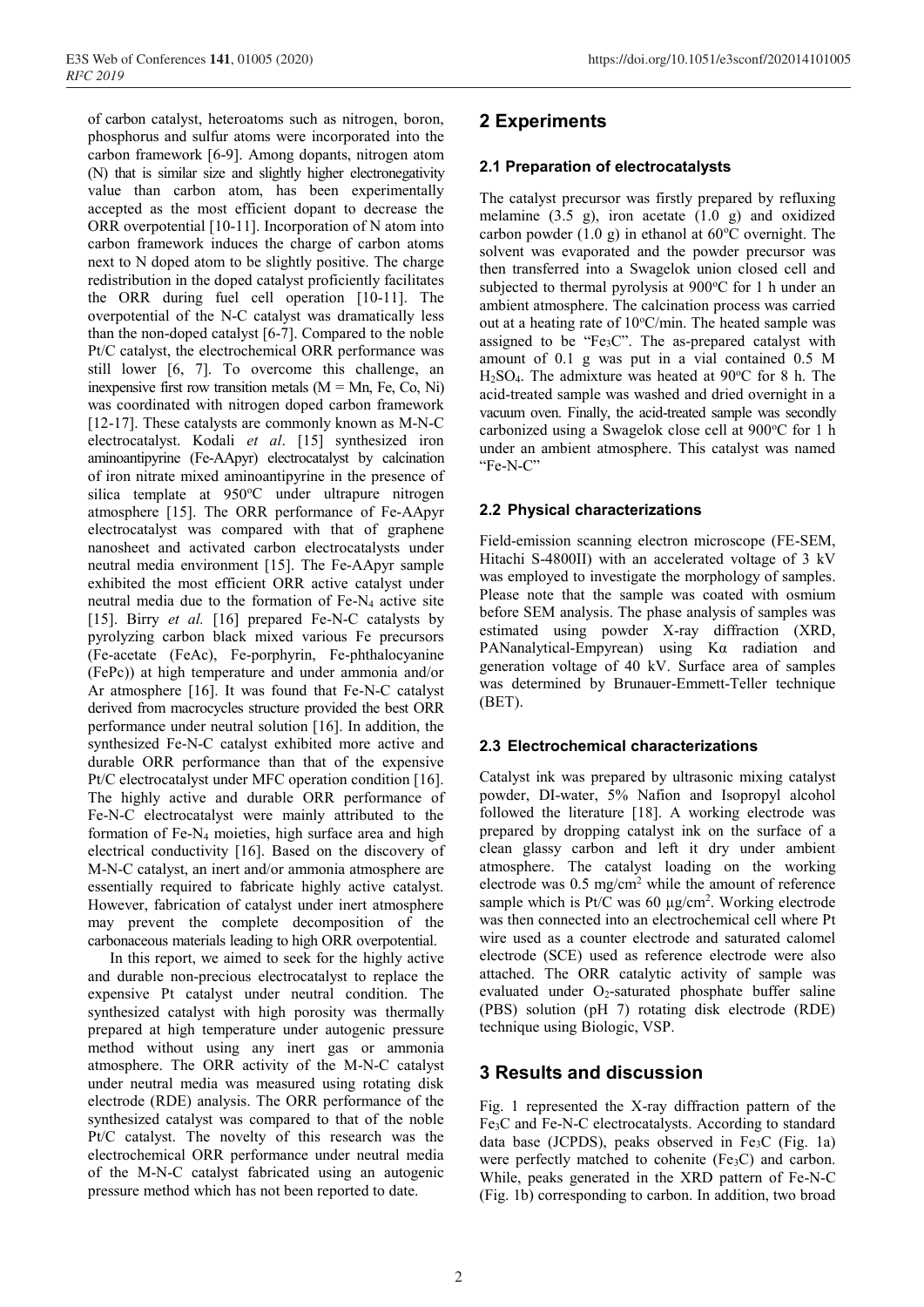peaks were observed at  $2\theta$  of  $24.5$  and  $43.3$  degree for Fe-N-C sample (Fig. 1b), indicating the typical graphitic  $C(002)$  and  $C(100)$  turbo static carbon structure [7]. The graphitic  $C(002)$  plane of the carbon was usually found at 26.9 degree. The negative shift of graphitic  $C(002)$ plane of the Fe3C and Fe-N-C catalysts suggested an increase in the interlayer-distance due to the incorporation of N and Fe in the carbon framework, leading to excellent electron mobility throughout the catalyst.



**Fig. 1.** XRD pattern of the Fe3C (a) and Fe-N-C (b) electrocatalysts.

Fig. 2 illustrated the morphology of the  $Fe<sub>3</sub>C$  and Fe-N-C electrocatalysts observed by FE-SEM. SEM image of Fe3C catalyst showed nanoparticle morphology and high porosities. However, the particle size of the Fe<sub>3</sub>C catalyst was not uniform distribution and its particle size was found to be in the range of  $40 - 600$  nm (Fig. 2a). SEM image of Fe-N-C sample presented high porosities and uniform size distribution without agglomeration (Fig. 2b). An average particle sizes of the Fe-N-C samples was found to be 50 nm. The larger particle size  $(> 100$  nm) observed in Fe<sub>3</sub>C catalyst (Fig. 2a) may be the Fe3C and the small particle size (30 nm) corresponded to the VXC-72R carbon. The surface area of the Fe3C and Fe-N-C catalysts was evaluated by Brunauer-Emmett-Teller (BET) technique and BET surface area of Fe3C and Fe-N-C catalysts was calculated to be 295.7 and 377.5  $m^2$  g<sup>-1</sup>, respectively (Table 1). It should be emphasized that pyrolysis of the Fe, N and C precursors at 900 °C under autogenic pressure resulted in the formation of Fe<sub>3</sub>C, Fe-N<sub>x</sub> and doped N into the carbon structure [19-20] (Fig. 1a). On the other hand, iron carbide was chemically dissolved in  $0.5$  M  $H<sub>2</sub>SO<sub>4</sub>$ , remaining only carbon (Fig. 1b). X-ray photo electron spectroscope (XPS) was employed to verify the elemental composition of the Fe-N-C catalyst [18]. Elemental Fe, C, O and N were observed in XPS survey spectra [18]. The observed valence of Fe was  $Fe<sup>2+</sup>$  which was able to bond with N forming Fe-N<sub>x</sub> active site [18]. In addition, High resolution N1s spectra suggested the pyridinic, pyrolic and graphitic N functional group, confirming the incorporation of N into the carbon framework of Fe-N-C catalyst [18].



**Fig. 2.** FE-SEM image of Fe3C (a) and Fe-N-C (b) electrocatalysts.

The electrochemical ORR activity was performed using a rotating disk electrode (RDE) under O<sub>2</sub>-saturated PBS solution (pH 7) with a scan rate of 10 mV/s and the ORR result was compared to the ORR result of the commercial Pt/C (10 wt% Johnson Matthey) (Fig. 3). Linear sweep voltammogram (LSV) plots of Fe<sub>3</sub>C and Fe-N-C catalysts recorded at a rotating speed of 1200 – 2500 rpm (Fig. 3a-b) showed that current density increased as the rotation speed was increased due to the shortening flux-diffusion. Fig. 3c compared the ORR performance of Fe3C and Fe-N-C electrocatalysts in comparison with the commercial Pt/C at rotation speed of 1600 rpm in neutral media solution. The ORR activity of Fe3C catalyst was poorer than the Fe-N-C catalyst. On the other hand, the Fe-N-C electrocatalyst exhibited comparable ORR performance to the noble Pt/C catalyst. Table 1 represented the onset potential and steady state current density of the Fe3C and Fe-N-C catalysts in comparison with the Pt/C catalyst. The onset potential of the Fe3C and Fe-N-C catalysts was 0.175 and 0.190 V vs. SCE, respectively. The onset potential of the commercial Pt/C was 0.200 V vs SCE. The onset potential of the Fe-N-C catalyst was nearly the same as the precious Pt/C catalyst. On the other hand, the steady state current density of the Fe3C, Fe-N-C and Pt/C catalysts was  $-2.62$ ,  $-4.00$  and  $-2.55$  mAcm<sup>-2</sup>, respectively. The steady state current density of the Fe-N-C catalyst was about 1.6 times higher than the precious Pt/C catalyst. Furthermore, the ORR catalytic activity per catalyst cost of Fe-N-C was much higher than that of the Pt/C catalyst. The Koutecky-Levich (K-L) plots shown in the insets in Fig. 3a and b were derived from the LSV plots and these plots exhibited good linearity and parallelism over all the potential range, indicating the first order reaction kinetics for the ORR [18]. The electron transfer number of the  $Fe<sub>3</sub>C$  and Fe-N-C catalyst at 0.5 V vs. SCE was calculated to be 2.9 and 3.7, respectively, suggesting the Fe-N-C catalyst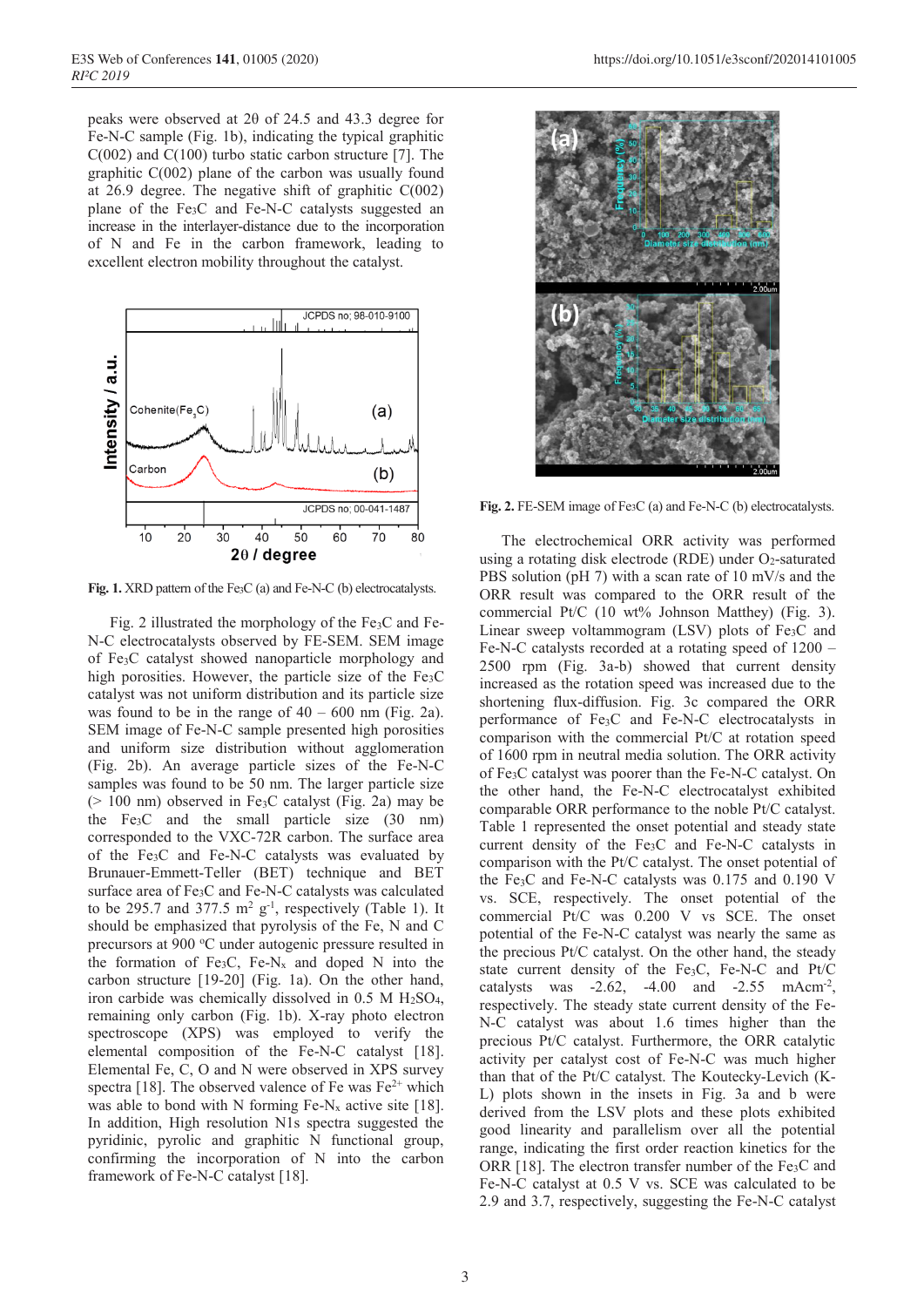possessed a direct four electron transfer but not for Fe3C catalyst. The superior ORR performance of the Fe-N-C relative to the Fe3C catalyst was mainly due to the presence of the more stable OOH species on the surface of Fe-N-C rather than  $Fe<sub>3</sub>C$  [19].

**Table 1** Surface area, onset potential and steady state current density of electrocatalysts at 1600 rpm under neutral pH

| Catalyst          | <b>Surface</b><br>area $(m^2/g)$ | <b>Onset</b><br>potential<br>$(V$ vs $SCE)$ | <b>Steady state</b><br>current density<br>$(mA cm-2)$ |
|-------------------|----------------------------------|---------------------------------------------|-------------------------------------------------------|
| Pt/C              | N/A                              | 0.200                                       | $-2.55$                                               |
| Fe <sub>3</sub> C | 295.7                            | 0.175                                       | $-2.62$                                               |
| $Fe-N-C$          | 377.5                            | 0.190                                       | $-4.00$                                               |

N/A was not available



**Fig. 3.** ORR polarization curves of Fe3C catalyst (a), Fe-N-C catalyst (b) in an O2-saturated PBS media at different rotation speed (insets in (a) and (b) are Koutecky-Levich plots of Fe<sub>3</sub>C and Fe-N-C catalysts, respectively). (c) comparison of LSV plots of Fe3C, Fe-N-C and Pt/C catalysts under O2-saturated PBS media.

It has been reported that ORR mechanism are involved in the OOH species on the surface of the catalyst. The OOH species further generates O\* species and electrochemically reduced to –OH species and finally production of water [19]. Furthermore, the outstanding ORR catalytic activity of Fe-N-C electrocatalyst was mainly thanks to the incorporation of N into C framework as well as the formation of  $Fe-N_x$ which was efficiently increased binding capabilities of oxygen and higher ionization potentials [18]. In order to determine the outstanding catalyst synthesis technique, we compared ORR performance of the Fe-N-C catalyst prepared using autogenic pressure method with conventional method. The ORR performance of the prepared Fe-N-C catalyst was much superior to that of activation carbon [15], graphene nanosheet [15], Ndoped carbon nanoparticle [7], N and B codoped carbon nanoparticle [7] catalysts. Compare to M-N-C catalyst, the fabricated Fe-N-C catalyst generated higher ORR performance than that of NiAApyr [13], MnAApyr [13], CoAApyr [13], Fe-Quinine [14], Fe-sulfadiazene [14], FeAc/Vulcan XC-72R [16] catalysts. This information suggested that an autogenic pressure method was a promising technique to fabricate a highly active ORR catalyst operated under neutral media.

Fig. 4 presented the chronoamperometric response of the Fe-N-C catalyst compared to the commercial Pt/C catalyst at 0.05 V vs. SCE under O<sub>2</sub> saturated neutral media. It was found that the current of the Fe-N-C catalyst at initial was -0.0431 mA and the current was decay to -0.0435 mA after 10,000 s at 0.05 V vs. SCE. On the other hand, the current of the Pt/C catalyst at the beginning was -0.0422 mA and the current remained -0.046 mA after 10,000 s operation at 0.05 V vs. SCE. After 10,000 s operation, the current of the Fe-N-C catalyst decay 0.9 %, while the decay current of Pt/C catalyst was 10 %. The decay current of Pt/C catalyst was faster than the Fe-N-C catalyst. These results suggest that the Fe-N-C catalyst was durable to operate under neural media and showed promising an ORR electrocatalyst to replace the expensive Pt/C catalyst for microbial fuel cells.



**Fig. 4.** Durability test of the Fe-N-C and Pt/C catalysts under O2-saturated PBS media at 0.05 V vs. SCE.